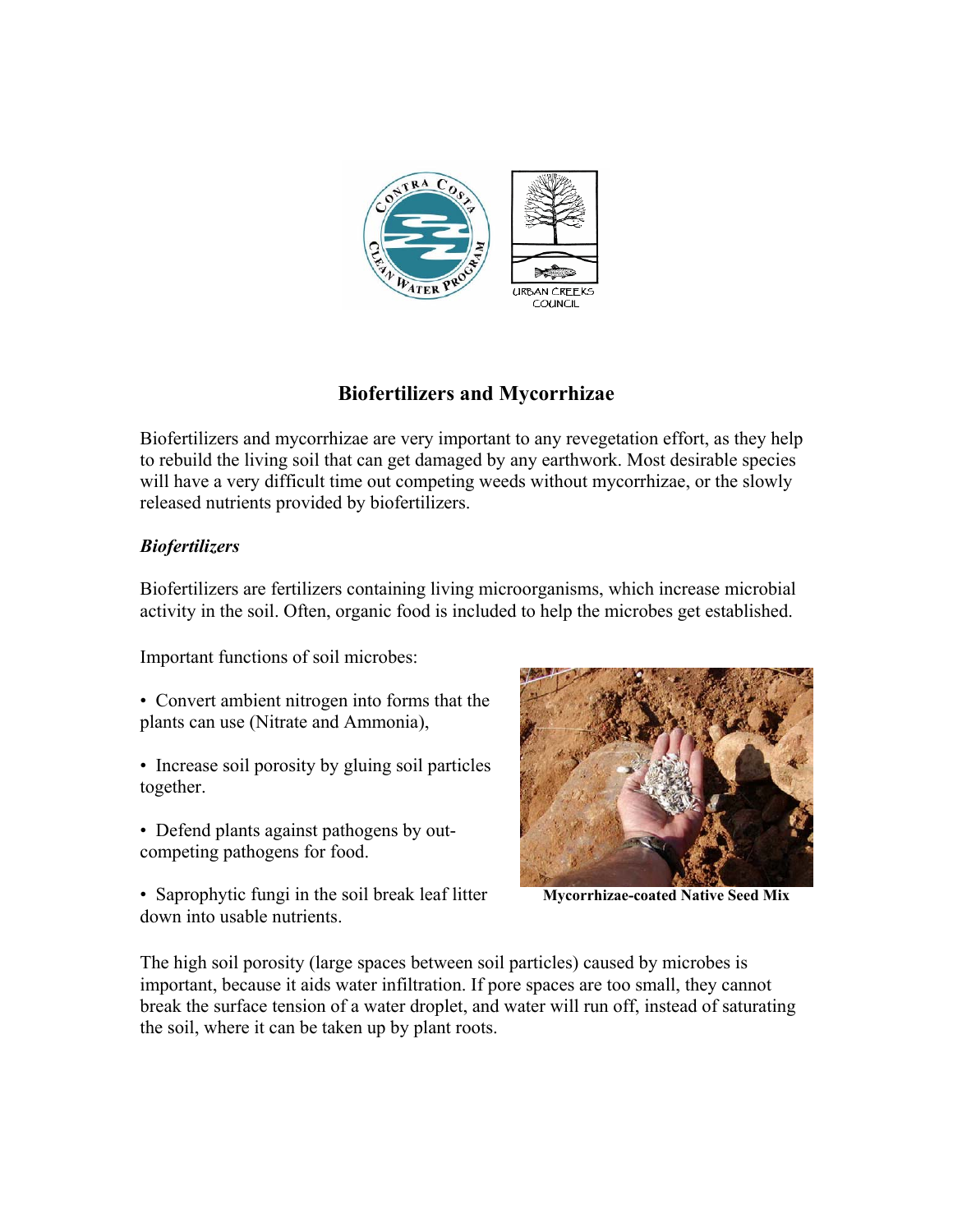Chemical fertilizers are often over-applied, and end up polluting the water because they are not used up. The chemicals are less expensive in the short term, but must be continuously reapplied, and are therefore more expensive over the long-term.

A combination of chemical fertilizers and biofertilizers gives the plants a jump-start and maintains them until the microbes can get established.

## *Mycorrhizal Fungi*

Mycorrhizal fungi form a bridge between the roots and the soil, gathering nutrients from the soil and giving them to the roots. There are two major types of mycorrhizae: Ectomycorrhizal Fungi (EM) and Endomycorrhizal Fungi (AM). While both types penetrate the plant roots, ectomycorrhizae spread their hyphae between root cells, while endomycorrhizae hyphae penetrate root cells. Ectomycorrhizae hosts include members of the Pine, Oak and Beech families, as well as few others in scattered families. Endomycorrhizae are the most common, and are found in grasses, shrubs, some trees, and many other plants. EM fungi are usually specific to a certain host species, but most species of endomycorrhizae will form relationships with almost any AM host plant, and is therefore much easier to specify. There are four major plant families that usually do not form mycorrhizae: *Amaranthaceae* (Pigweed family), *Brassicaceae*  (Mustard family), *Chenopodiaceae* (Goosefoot family) and *Zygophyllaceae* (Caltrop family) (Peters, 2002). These plant families are well known as weeds. Therefore, if you do not ensure an adequate supply of mycorrhizae, you may inadvertently inhibit growth of desirable species and allow for rapid growth of undesirable species.



## *Relationships between Biofertilizers and Mycorrhizal Fungi*

Plant roots secrete "food" for bacteria and fungi, which attracts nematodes (worms) to the roots, because nematodes eat bacteria and fungi, and excrete Nitrogen, Sulphur and Phosphorus in a form that the plants can use (URS, 2001). The nematodes only keep 1/6 of the nitrogen that they process  $-5/6$  is excreted to the plant. Once the nematodes have excreted the nutrients, the hyphae of the mycorrhizal fungi pick them up and transfer them into the plant. Because of this symbiotic relationship, the least-leachable form of Nitrogen you can apply is bacteria and fungi, and bacteria are the most Nitrogen-rich organisms on earth (URS, 2001).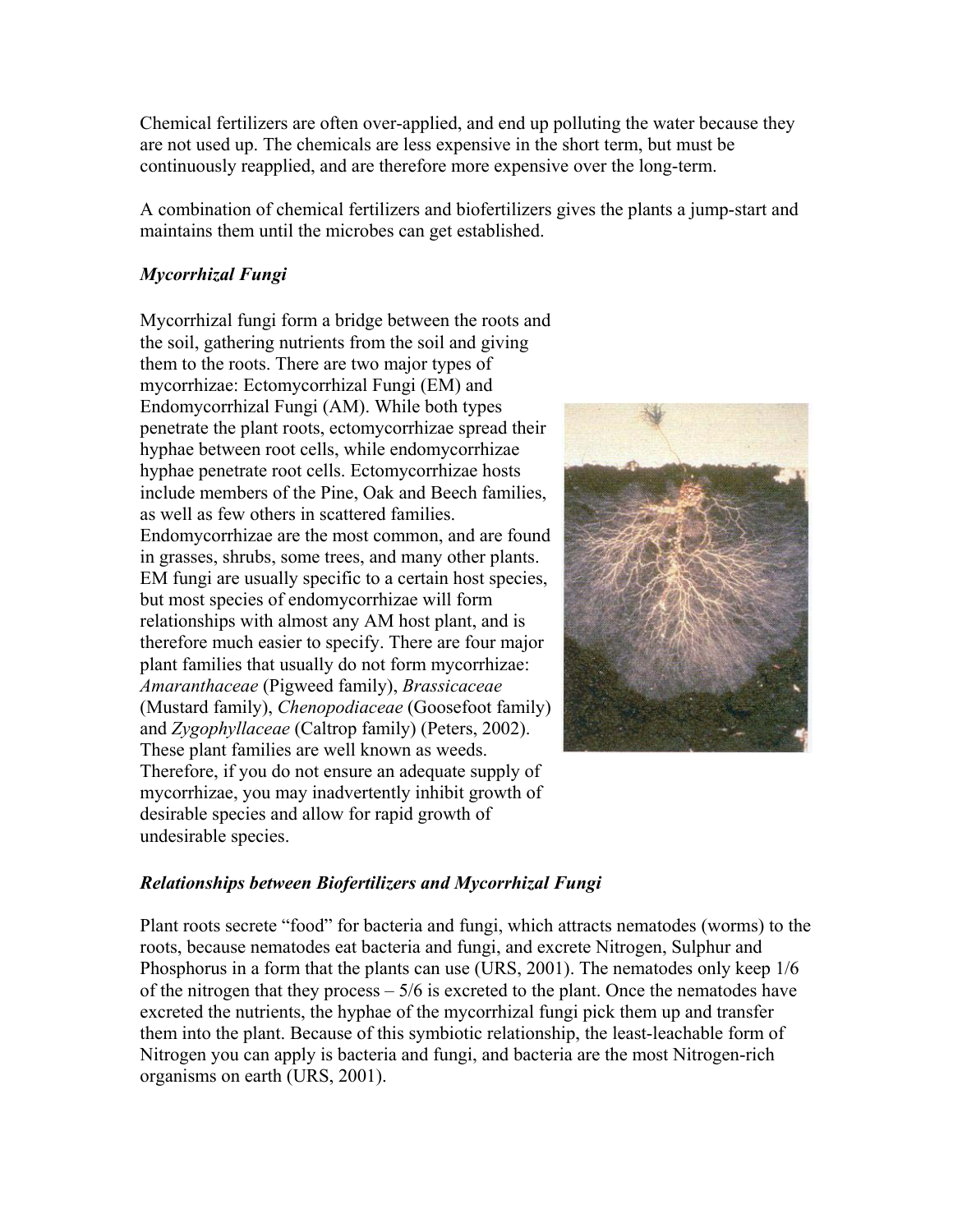AM hyphae pick up more nutrients than just those excreted by nematodes, however. One of the most beneficial properties of AM mycorrhizae is its ability to "mine" the soil great distances from the roots for nutrients, especially those, such as Phosphorus, that are poorly mobile in the soil. AM Mycorrhizae also assist in picking up water further away from the roots, and block pest access to roots (Peters, 2002).

Mycorrhizae also benefit plants indirectly by enhancing the structure of the soil. AM hyphae excrete gluey, sugar-based compounds called Glomalin, which helps to bind soil particles, and make stable soil aggregates. This gives the soil structure, and improves air and water infiltration, as well as enhancing carbon and nutrient storage (Peters, 2002).

Most natural, undisturbed soils have an adequate supply of mycorrhizae for plant benefits; however, the following practices can reduce mycorrhizae populations to inadequate levels (Peters, 2002):

- Erosion
- Grading
- Excavation
- Occupation with non-Mycorrhizal plants (weeds)
- Loss of original topsoil

The best way to be sure that you have appropriate mycorrhizal levels in your soil is to get a soil sample analyzed for mycorrhizal presence.

To maintain healthy mycorrhizae populations (Peters, 2002):

• Do not apply too much phosphorus, as high levels will limit mycorrhizal effectiveness, low to moderate levels, or slow-release phosphorus will maximize plant benefits.

• Limit fungicide use, as some fungicides damage AM fungi.

• Limit soil disturbance, as disruption of the hyphae in the soil limits water and nutrient movement into the root.

## *Application*

Endomycorrhizae should be applied at a rate of 3,600,000 propagules per acre (8,900,000 propagules per hectare), which equates to 60 lbs per acre (67.5 kg/ha) or 1.4 lbs/1000 ft 2 , assuming the standard 120 propagules/cc. Mycorrhizae is most frequently applied via hand seeding, seed drilling, hydroseeding, broadcast and till, planting, or as a nursery medium.